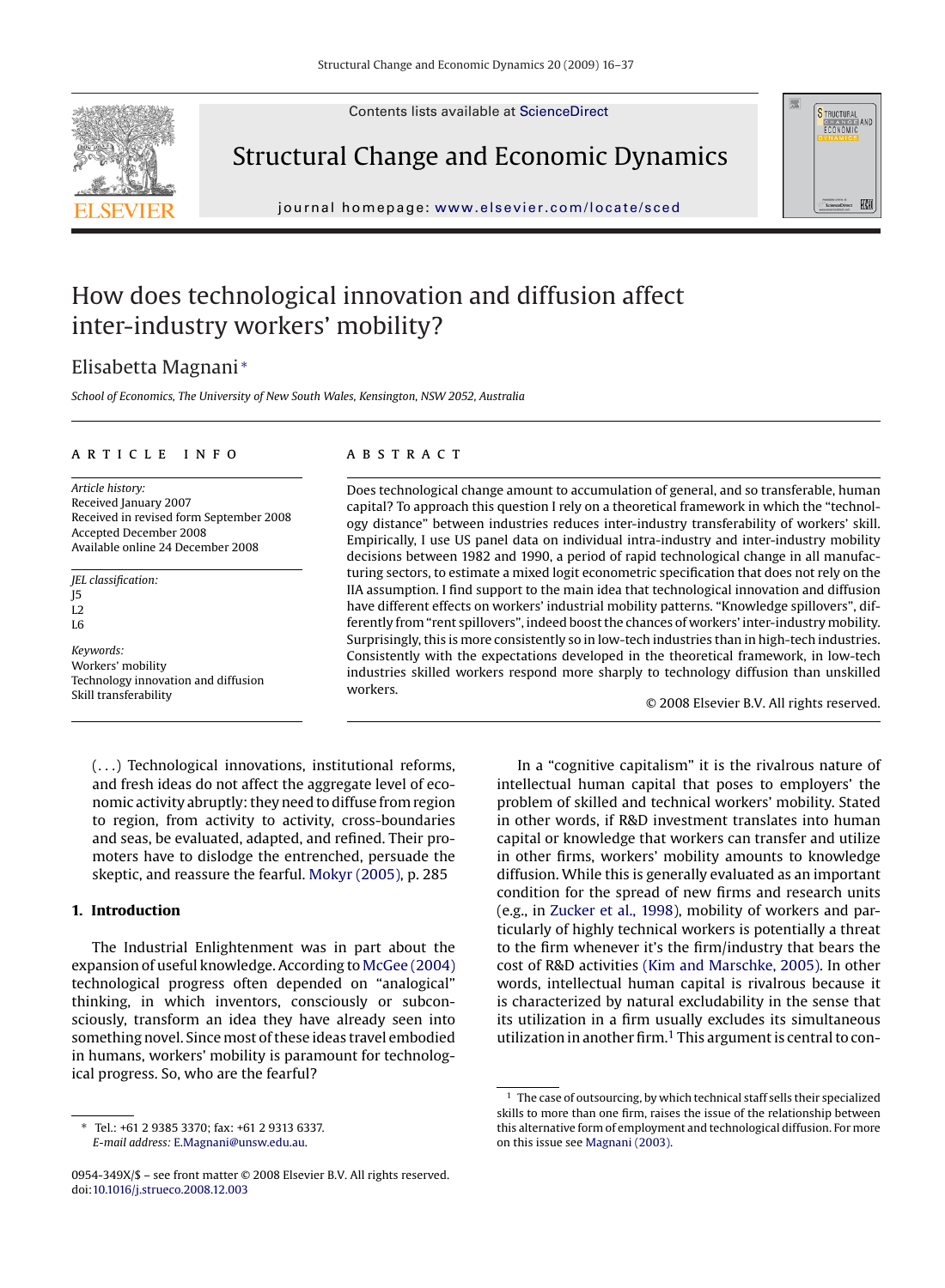textualize the interest in skilled workers' mobility and in how the labor market for skilled technical workers works [\(Rosen, 1972; Pakes and Nitzan, 1983;](#page--1-0) [Song et al., 1996;](#page--1-0) [Fallick et al., 2005\).](#page--1-0) More fundamentally an analysis of workers' mobility, what prevents and what engenders it, is paramount to understand the contemporary ways in which capitalism attends to its central imperative and challenge: namely, "to immobilize workers, to tie it to the labor relation and to prevent its flight, the breach of contract and the refusal to work" [\(Moulier-Boutang, 1998\).](#page--1-0)

This paper investigates the effects of industry R&D intensity on workers' mobility. A so far overlooked aspect in the literature on how technology change impacts upon the labor markets is the effects of technological change that occurs by means of diffusion of existing knowledge. This oversight has persisted in spite of the intensification of phenomena of technology diffusion brought by the deepening of input dependence among firms and industries starting from the 1970s [\(Wolff, 1997\)](#page--1-0) and by a rise in R&D performed by non-manufacturing industries [\(OECD, 1996\). I](#page--1-0)n the face of the rapid technology changes driven by both innovation and diffusion, this paper explores the hypothesis that the dual aspects of technological change are among the determinants of workers' mobility.

I structure the discussion as follows. Section 2 reviews the literature and introduces a simple model, which relies on the notion of "skill distance" developed in [Silverberg](#page--1-0) [et al. \(1988\)](#page--1-0) to discuss the impact of technological change on inter-industry mobility. Section [3](#page--1-0) describes the data and discusses measurement of technology issues. Section [4](#page--1-0) introduces the econometric strategies, namely multinomial models and mixed logit models of inter-industry mobility. Section [5](#page--1-0) discusses the empirical findings, while Section [6](#page--1-0) concludes.

#### **2. Technological change, technological distance and skill transferability**

This study's focus on workers' mobility is motivated by its importance for an economy's adjustment to structural change. In particular, structural shift in the 1980s and 1990s sparked a number of adjustments strategies at the firm's level in the US, roughly characterizing "the US firms' downsizing", a term that encompasses phenomena like corporate layoffs, re-engineering, restructuring and job displacements [\(Baumol et al., 2003\).](#page--1-0) Millions of workers have moved across industries in response to a structural change in the US industrial composition from manufacturing to trade and services. Using data from the Panel Study of Income Dynamics (PSID), [Parrado et al. \(2007\)](#page--1-0) estimate that industrial mobility declined from 15 to around 10% between the first and the second half of the 1970s to vary between 15 and 20% in the 1981–93 period ([Parrado et](#page--1-0) [al., 2007, p](#page--1-0). 442). [DiPrete and Nonnemaker \(1997a\)](#page--1-0) illustrate the relative size of US workers' inter-industry mobility flows by 2-digit industry of employment to find substantial variations across industries (see [Table 1, r](#page--1-0)eproduced from [DiPrete and Nonnemaker, 1997a, p](#page--1-0). 393).

The argument that technology change facilitates workers' mobility is here developed in terms of the technology effect on workers' skill transferability. The idea that R&D investment translates into human capital or knowledge that workers can transfer and utilize in other firms has a number of relevant potential consequences. Firstly, firms may under-invest in R&D unless the labor market is able to internalize such externality. For example, [Kim and](#page--1-0) [Marschke \(2005\)](#page--1-0) develop and test a model of the patenting and R&D decisions of an innovating firm whose scientistemployees sometimes quit to join or start a rival. They show theoretically that the risk of a scientist's mobility reduced the firm's R&D expenditure. Another important consequence is that because intellectual human capital is scarce and valuable, accumulation of general human capital requires a change in the *wage structure*, rather than in the *wage level*, that is able to prevent workers' mobility.2 To the extent that R&D activities contribute to the accumulation of general human capital, they should steepen the earning profile and particularly so for technical and skilled workers.

The importance of assessing the degree of specificity of human capital dates back to [Becker \(1962\)](#page--1-0) who initially focussed on the dichotomy between firm-specific and general capital. $3$  More recently, the whole issue of the source of the specificity has been examined to argue that an important role in limiting workers' mobility may be industry-specific capital rather than firm-specific capital [\(Neal, 1995; Parent, 2000\). F](#page--1-0)urthermore, there is accumulating evidence that workers' mobility has intensified in the new economy. Understanding the sources of human capital specificity is particularly important in labor markets in which flexibility often relies on individual ability to respond to risk of unemployment or displacement [\(Magnani, 2001\).](#page--1-0) In this context, human capital specificity can reduce its transferability, thus endangering workers' ability to flexibly responding to work opportunities elsewhere. Interestingly, this is the approach that Hiscox takes in exploring the relationship between factor mobility and technology change across US industries between 1820 and 1990 [\(Hiscox, 2002\).](#page--1-0) To examine differences in the way the two dimensions of technological change, namely innovation and diffusion, impact on human capital transferability it is useful to refer to [Silverberg et al. \(1988\),](#page--1-0) who formally derive a shortening of the distance between internal (firm-specific) and external (general) skills as a consequence of technology diffusion. This is the intuition that inspires the following theoretical framework.

#### *2.1. Technology and workers' mobility: sketching the relationship*

To draw the implications of technological innovation and diffusion on workers' mobility I use a simple model, fully described in [Magnani \(2003\)](#page--1-0) and inspired by [Mortensen and Pissarides \(1994\)](#page--1-0) and adapted to focus on

<sup>2</sup> Note that because the general skills accumulated in R&D intensive industries are useful to all employers, all wage offers from other employers will reflect this increased productivity and should theoretically be identical to the current wage, making the worker indifferent between moving and staying in the current employment situation.

 $3$  This distinction was important because while workers had a full incentive to invest optimally in general human capital, there were potential incentive problems in financing firm-specific human capital.